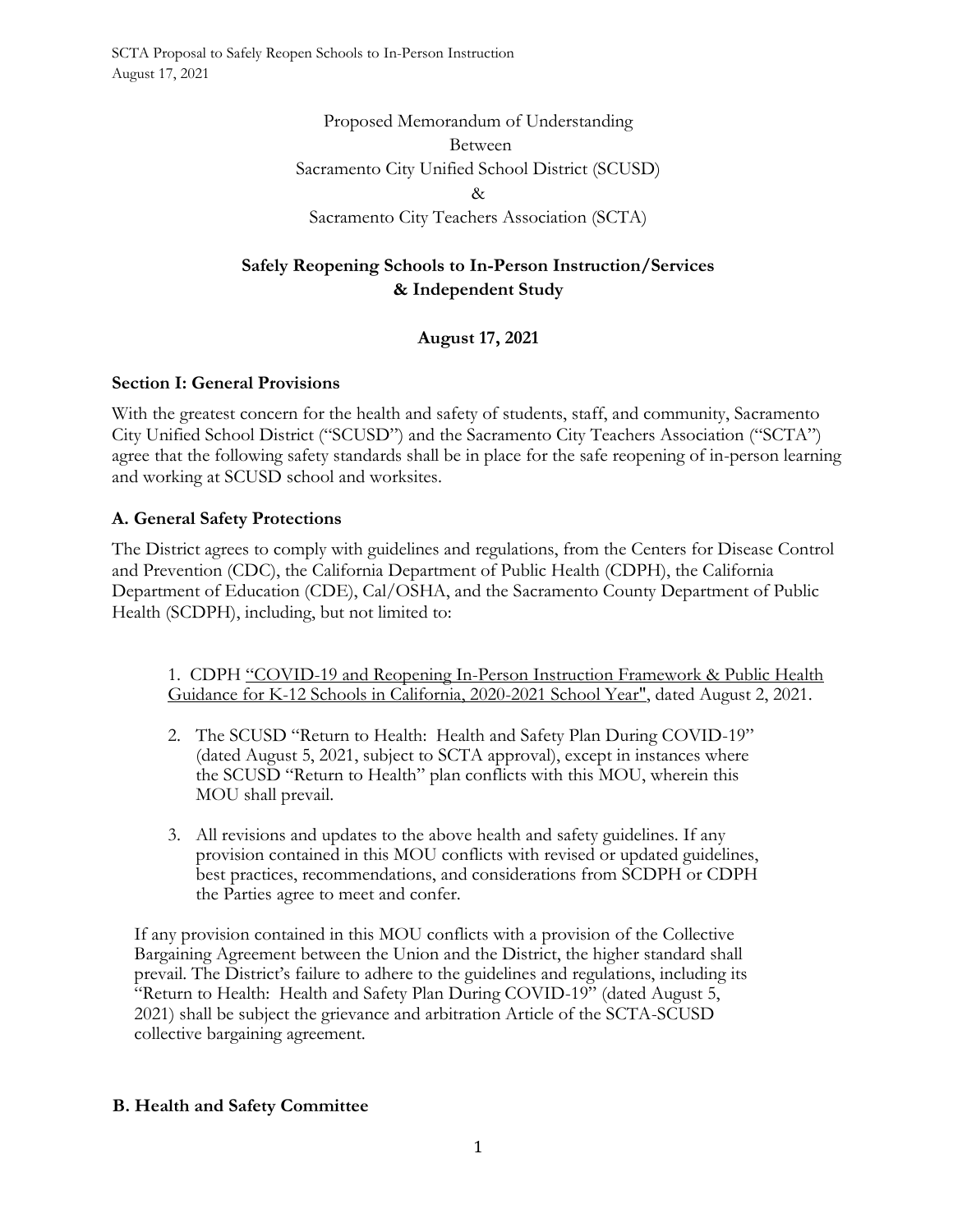The District shall meet monthly with a committee of representatives from SCTA to continue conferring on health and safety matters related to COVID-19, including but not limited to ventilation, cleaning and disinfecting, community spread, contact tracing, and staff and student testing. The purpose of this committee is to ensure that each facility meets health and safety standards and to address concerns when raised. In addition, the committee will continue to further explore, on an ongoing basis, additional safety measures for District employees, students, and the public.

**Section II: County Risk Level.** If the State's adjusted COVID-19 case rate for Sacramento County exceeds 25 cases per 100,000 population or greater, all grade levels shall return to the full distance learning model, subject to state and federal guidelines.

[Need to discuss District's preparation to return to full distance learning only mode based on resurgent COVID numbers.]

**Section III. Vaccinations: The parties agree that the District will continue to seek opportunities to participate in partnerships with other agencies to provide unit members, students and community with opportunities to access vaccines.** Prior to reporting in-person to District schools or worksites for required instruction/services with students, unit members shall have had the opportunity (eligibility and access) to be fully vaccinated for achieved immunity at the prescribed schedule. The District will make every attempt to facilitate SCTA bargaining unit member vaccinations as soon as possible, including booster COVID vaccinations, when such additional vaccination measures become available.

A. The District shall actively support and assist the Sacramento Department of Public Health to ensure the COVID-19 vaccine is widely available and easily accessible to staff, to the best of the District's ability, including the measures listed below:

B. The Parties shall communicate with all unit members in writing about the availability of the COVID-19 vaccine to them, including where they may receive the vaccine and how to make an appointment, if necessary, to receive the vaccine;

C. The District shall provide to all unit members written educational materials about the vaccine, including accurate information from the Centers for Disease Control (CDC) on the vaccine's benefits, risks, and efficacy rates and shall encourage them to be vaccinated against COVID-19;

D. Unit members may use 2-hours to be vaccinated during their work hours without loss of pay. In extenuating circumstances, unit members shall be able to utilize more than 2-hours of paid time in order to be vaccinated. If unit members make an appointment during the contractual day, they will work with their site administrator on how to accommodate.

E. Pursuant to Governor Newsom's August 11, 2021 Executive Order on vaccinations for school employees, staff must show proof of vaccination, or be subject to regular testing. According to the [CDPH Guidance for Vaccine Records Guidelines & Standards,](https://www.cdph.ca.gov/Programs/CID/DCDC/Pages/COVID-19/Vaccine-Record-Guidelines-Standards.aspx) only the following modes may be used as proof of vaccination: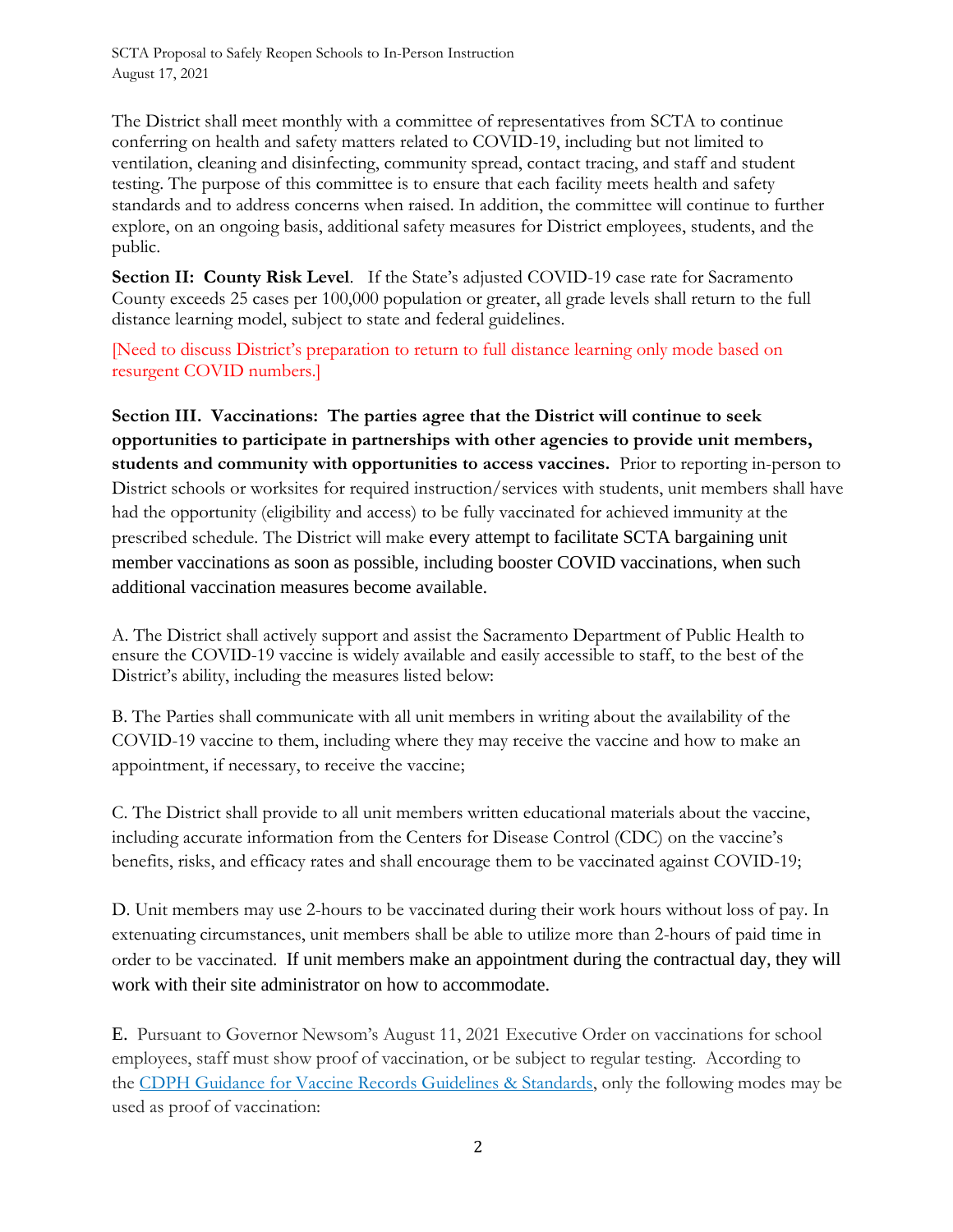- 1. COVID-19 Vaccination Record Card (issued by the Department of Health and Human Services Centers for Disease Control & Prevention or WHO Yellow Card) which includes name of person vaccinated, type of vaccine provided and date last dose administered); OR
- 2. a photo of a Vaccination Record Card as a separate document; OR
- 3. a photo of the client's Vaccination Record Card stored on a phone or electronic device; OR
- 4. documentation of COVID-19 vaccination from a health care provider; OR
- 5. digital record that includes a QR code that when scanned by a SMART Health Card reader displays to the reader client name, date of birth, vaccine dates and vaccine type; OR
- 6. documentation of vaccination from other contracted employers who follow these vaccination records guidelines and standards.

In the absence of knowledge to the contrary, a school may accept the documentation presented as valid.

F. Schools must have a plan in place for tracking verified worker vaccination status. Records of vaccination verification must be made available, upon request, to the local health jurisdiction for purposes of case investigation.

G. Workers who are not fully vaccinated, or for whom vaccine status is unknown or documentation is not provided, must be considered unvaccinated and be required to test weekly.

## **Section IV: Testing**

As State and County testing guidelines and directives evolve, the District shall comply with current guidelines. Used in combination with other mitigation strategies, COVID testing is an additional strategy to support safer in-person instruction. Testing may allow for early identification of cases and exclusion from school to prevent transmission. A negative test provides information only for the moment in time when the sample is collected. Individuals may become infectious shortly after having a negative test, therefore we must maintain all other public health mitigation strategies already in practice.

Before students return to school sites for in-person learning, the District shall conduct COVID testing prior to students and staff returning to any school or worksite, and shall continue to test all students and staff at least weekly. The District shall continue to make free COVID testing available to students and staff during normal work hours at each school and worksite that is open, with every effort made to ensure result turn-around time within forty-eight (48) hours of testing.

The District shall require non-District personnel to be tested at the same cadence as District staff for so long as non-District personnel are providing services at the school or District site where District personnel will come into contact with non-District personnel.

The District shall also adhere to Cal-OSHA testing requirements during an "outbreak" (3 or more COVID cases at a Cal-OSHA defined exposed workplace per 14-day period) and a "major outbreak" (20 or more COVID cases at a Cal-OSHA defined exposed workplace per 30 days) that call for immediate testing and weekly tests for employees during an outbreak, and immediate testing and twice weekly testing for employees during a major outbreak, among other measures.

The District shall create and maintain a Public Dashboard that reports all instances of positive cases at all schools and worksites. The Dashboard shall be updated within two (2) working days of the District receiving confirmation of a positive test. All numbers on the Frontline Dashboard will be updated and reported weekly.

## **Section V: Health Screenings**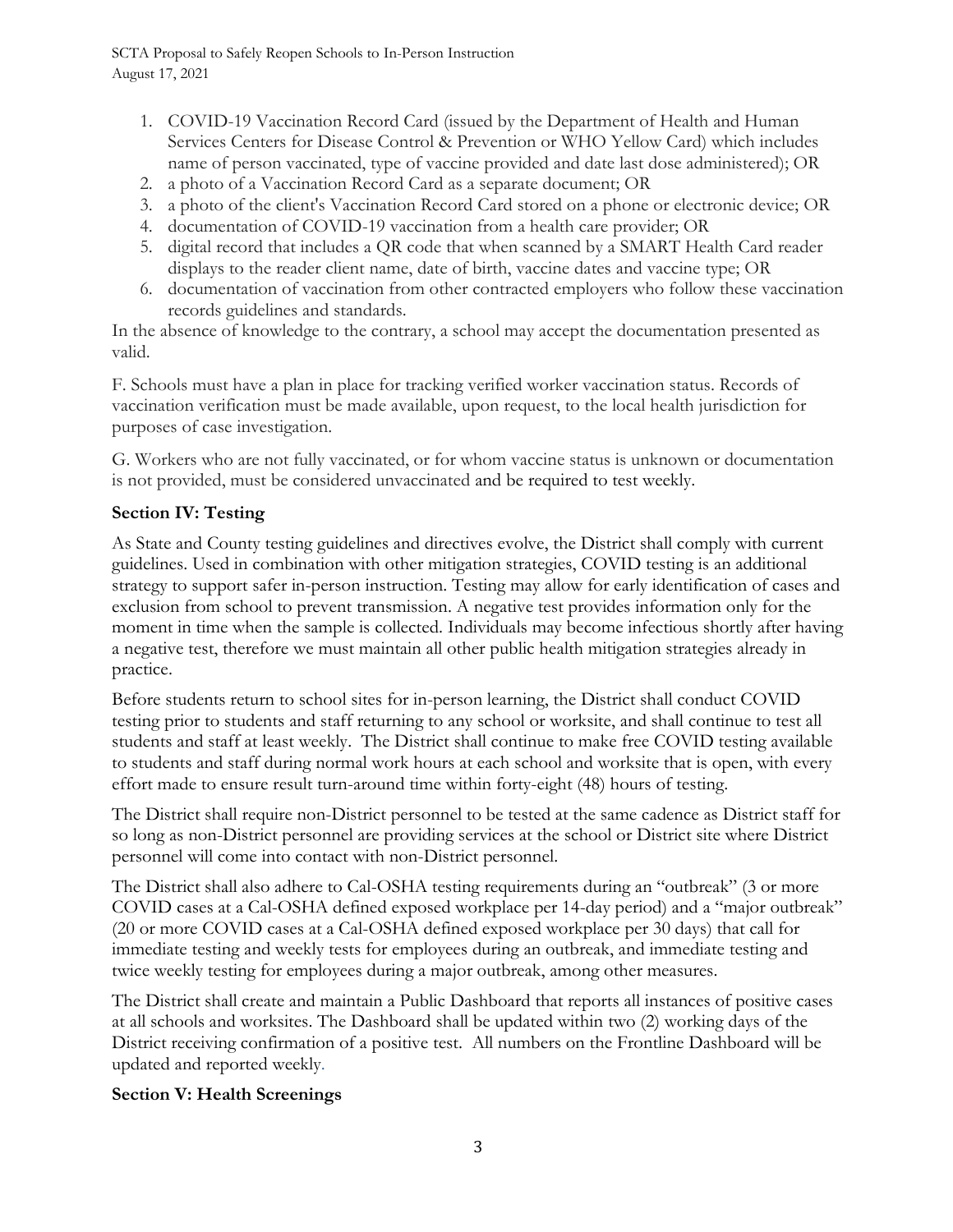1. All persons will be screened for COVID-19 symptoms and exposure before they are allowed to enter school grounds and District facilities. Screening will include a visual wellness check, and a health screening form. These screenings will be conducted by a health care professional, who shall be available while in-person learning is occurring The District will contract to provide medical assistants to assist with COVID testing, and when not testing they can also assist with screening, providing supervision of the care room if/when needed, ensuring health and safety measures are in place and contact tracing.

Symptoms to be screened for include:

a. Fever 100.4 degrees Fahrenheit or higher b. Cough c. Shortness of breath or difficulty breathing d. Fatigue e. Muscle or body aches f. Headache g. New loss of taste or smell h. Sore throat i. Congestion or runny nose j. Nausea or vomiting k. Diarrhea l. Chills

#### **Section VI: Protocol for Monitoring COVID 19 Symptoms and Positive Cases**

- A. Students and staff who do not pass screening as provided in section V of this MOU or who become symptomatic during the day will be sent home immediately. Such students will wait in an isolation area (Care Room) until they are picked up by a parent or authorized guardian. When available, the District shall staff the Care Room with medical personnel, consistent with Section V, Health Screenings, above.
- B. The District's contact tracing program and monitoring requires designated staff to take appropriate action to mitigate the spread of COVID-19, to communicate messages tailored to the various stakeholders, and to complete the necessary documentation in accordance with state and local COVID-19 reporting requirements.
- C. The District's Contact tracing program will be in writing, as set forth in the District's "Return to Health Plan," dated August 5, 2021, readily available to staff and made viewable to the public while maintaining the necessary confidentiality of personally identifiable information. The plan should contain names and roles for those responsible for each step of the tracing, as well as make available the related information to facilitate the tracing (attendance rosters, classroom seating charts, room assignments, campus maps, etc.).
- D. The District shall partner closely with the Sacramento County Department of Public Health for a robust contact tracing program.
- E. **SCUSD Monitoring Program** Any student or staff who goes home with or reports COVID 19 like symptoms, has tested positive for COVID 19, or has been identified as a close contact will be documented in the COVID 19 Confidential Illness Log to monitor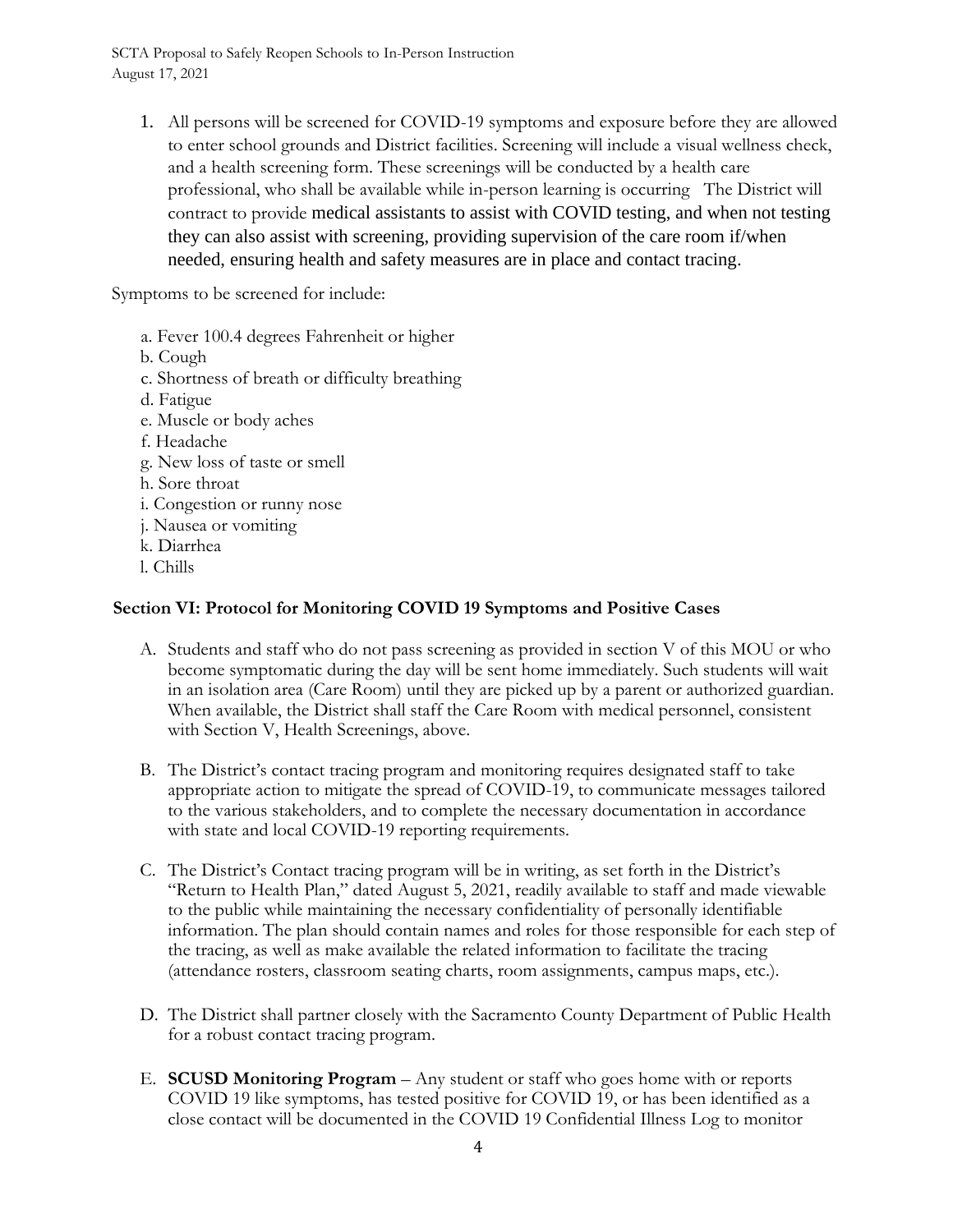students and staff who are home on isolation or quarantine.

- 1. For students, site staff will give appropriate guidance on when to return to school based on the SCDPH Quick Guide COVID-19 Protocols and provide a written communication indicating when the student may return based on current guidance from state and local departments of public health. [Require a negative COVID test prior to return?]
- 2. Site staff will inform appropriate staff on a need-to-know basis about student or staff return to school date while maintaining confidentiality.

#### E. **Notification**

Notification of positive cases and Cal-OSHA defined outbreaks shall be provided to staff and their union representatives within 24 hours of potential exposures and outbreaks. In compliance with AB 685, this notification to Union representatives and their unit members shall include the following:

- 1. Information regarding COVID-19-related benefits to which the employee may be entitled under applicable federal, state, or local laws, including, but not limited to, workers' compensation, and options for exposed employees, including COVID-19 related leave, company sick leave, state-mandated leave, supplemental sick leave, or negotiated leave provisions, as well as anti-retaliation and antidiscrimination protections of the employee; and
- 2. The disinfection and safety plan that the employer plans to implement and complete per the guidelines of the federal Centers for Disease Control.
- 3. [Notification to staff, students and families where a positive COVID case has been documented.]
- F. **Extension of SB95 COVID Sick Leave Provisions:** In order to limit the spread of COVID, staff who are exhibiting symptoms of COVID are encouraged to stay home from work. In addition to the eighty hours of COVID sick leave provided by SB 95 (which expires on September 30, 2021), the District will provide an additional ten days of COVID sick leave for the remainder of the 2021-22 school year. Such sick leave will be separate and apart from any other sick leave or days off that employees are entitled to.
- G. **Quarantine Leave:** Any staff member identified as a close contact who must quarantine as a result of a work-place exposure will not suffer a loss of pay or sick leave.
- H. **Return to Work Criteria:** The District will adhere to Cal-OSHA, CDPH, and SCDPH guidance for confirmed or suspected cases of COVID-19 in a school.

## **Section VII: COVID Hygiene**

The District shall comply with the COVID 19 hygiene, distancing, and masking standards mandated by the State and County Department of Public Health Directives and incorporated in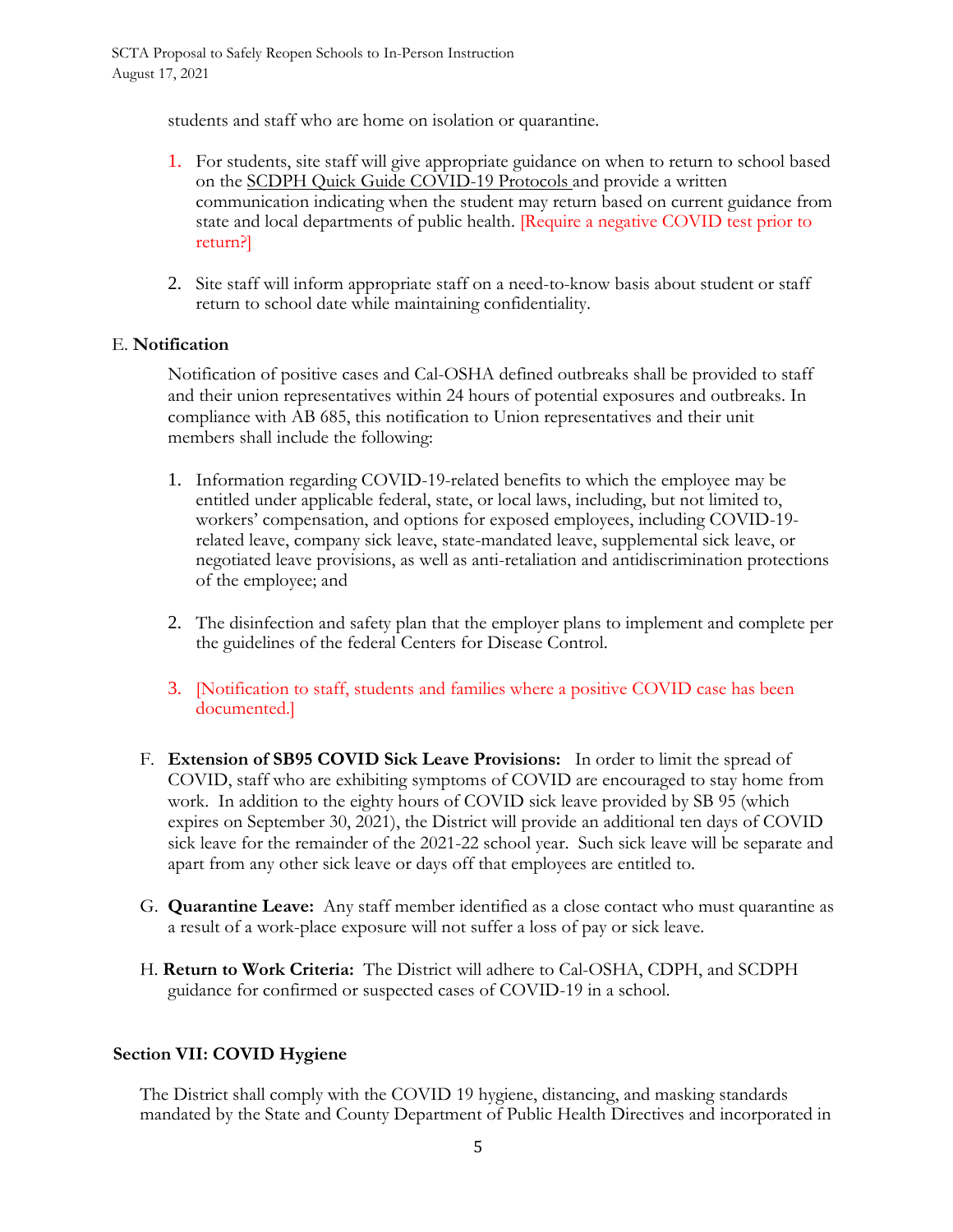the SCUSD "Return to Health: Health and Safety Plan During COVID-19" (dated August 5, 2021).

#### **A. Physical Distancing**

- 1. The District shall limit occupancy of bathrooms, elevators, locker rooms, staff rooms, offices, warehouses, and conference rooms, and any other shared work or school spaces to provide no less than six (6) feet of distancing. Adjacent bathroom stalls may be used. The District shall post signs with occupancy limits conspicuously at the entrance to each room.
- 2. Persons on school grounds, including students and staff, will not be allowed to congregate in staff rooms, break rooms, entrances, exits, hallways, or other common areas. At places where students and staff congregate or wait in line, the District shall mark spots on the floor or the walls 6 feet apart to indicate where to stand.
- 3. Staff and students will not be allowed to congregate on school grounds when outside. Safe distancing will be maintained at all times.

#### **B. Face masks and Cloth Face Coverings**

- 1. The District shall make available disposable 3-ply surgical masks to staff to wear while on school grounds if staff or students may have forgotten a mask. Face shields with cloth drapes will be provided for members upon request.
- 2. All adults and students, including those in pre-school and TK-2nd grade, must wear face coverings over both their nose and mouth at all times on campus. Students with documented medical or behavioral contraindications to face masks and cloth face coverings are exempt. A cloth face-covering or face shield should be removed for meals, snacks, naptime, or when it needs to be replaced. This includes family members and caregivers dropping off or pickingup students. CDPH guidelines call for individuals not able to wear masks to wear alternate PPE if able to do so (face shields with drapes, etc.).
- 3. In situations where a student is not able to wear a face covering due to a developmental delay, medical condition, mental health condition or disability, each student's individual need will be considered in consultation with their health care provider and parent/guardian, ensuring health and safety regulations are followed for the safety of all participants, provided that a medical recommendation is made for a student not wearing a mask.

## **C. Sanitation Stations**

The District will ensure that hand washing stations and sanitizing supplies (including paper towels, tissues, hand sanitizer with at least sixty percent (60%) ethyl alcohol, and disinfectant wipes) are easily accessible in all areas frequented by staff.

## **D. Personal Protective Equipment (PPE)**

1. The Centers for Disease Control and Prevention (CDC) does not recommend personal protective equipment (PPE) beyond a face covering when interacting with asymptomatic individuals who are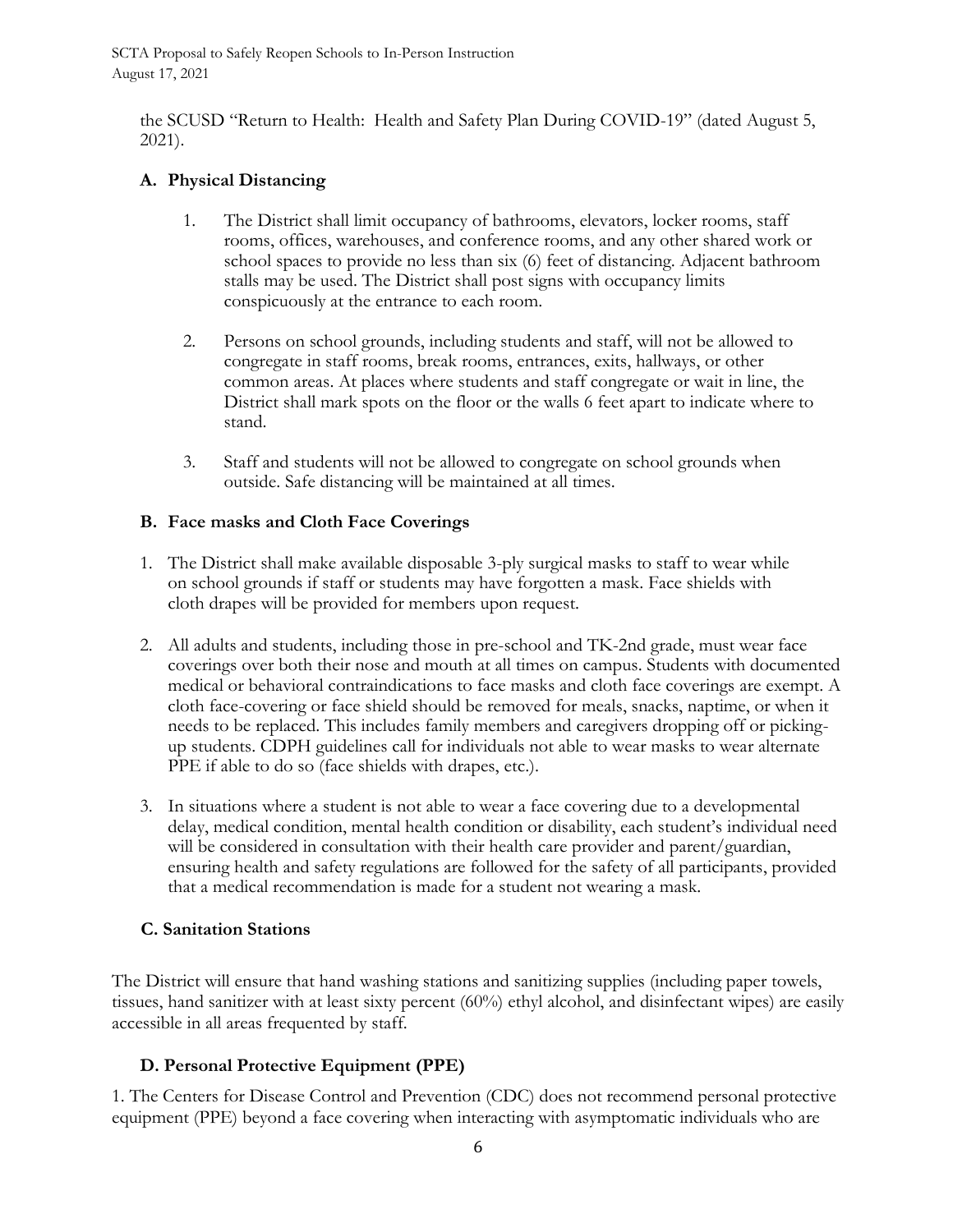not known to have COVID-19.

2. PPE is not a substitute for environmental safety measures and should be used in conjunction with other safety measures such as wearing a face covering, physical distancing, ventilation, partitions, and handwashing.

3. The District shall provide all necessary PPE to staff, including contractors, who provide specialized support services. This includes surgical masks, face shields, and disposable gloves.

5. The District shall ensure that there is a two-month supply of Personal Protective Equipment in the warehouse, and each school/worksite will receive monthly deliveries of supplies, and on-demand as requested.

**G. Ventilation and Filtration:** The District will provide the following environments for in-person classroom instruction to take place in those spaces with:

- 1. Currently equipped with a centralized HVAC system that provides air filtration with a minimum efficiency reporting value (MERV) of 13 or better; or
- 2. For those occupied areas without a centralized HVAC system that provides air filtration with a minimum efficiency reporting value (MERV) of 13 or better, portable HEPA air filtration units with a clean air delivery rate (CADR) of 250 or greater per 1000 square feet of floor area will be used.

The above standards shall apply in each SCUSD facility classroom, auditorium, gymnasium, nurses' office, or other occupied area in which bargaining unit members are required to report to work**.**

- 1. Beginning on September 2, 2021, and continuing every two weeks after that, the SCUSD Assistant Superintendent for Facilities or his designee will provide to SCTA a list by school and classrooms of which classrooms are equipped with MERV 13 filters and those in which portable HEPA filters will be placed.
- 2. HVAC systems will be begin running at least two (2) hours before the beginning of the school day and continue for at least two (2) hours after.
- 3. Occupied spaces will only be used if they are equipped with an HVAC system that provide for the introduction of outside air into the occupied space, or if they are equipped with functional CO2 Monitors.
- 4. Within two weeks of students returning to each school site, the site will be provided two (2) portable, battery-powered CO2 monitors, or loggers to check classrooms during their peak occupancy. Within two weeks of the resumption of in-person instruction at the site, District facilities staff will conduct a walk-through of each classroom while they are fully occupied to check CO2 levels, and will flag any classroom that registers over 1000 parts per million (ppm). If a classroom registers over 1000 ppm that classroom will not be used until the cause for the high CO2 level has been corrected. Certificated staff member may request a classroom check and be provided the use of the logger, if they detect an immediate problem or concern of a ventilation system failure.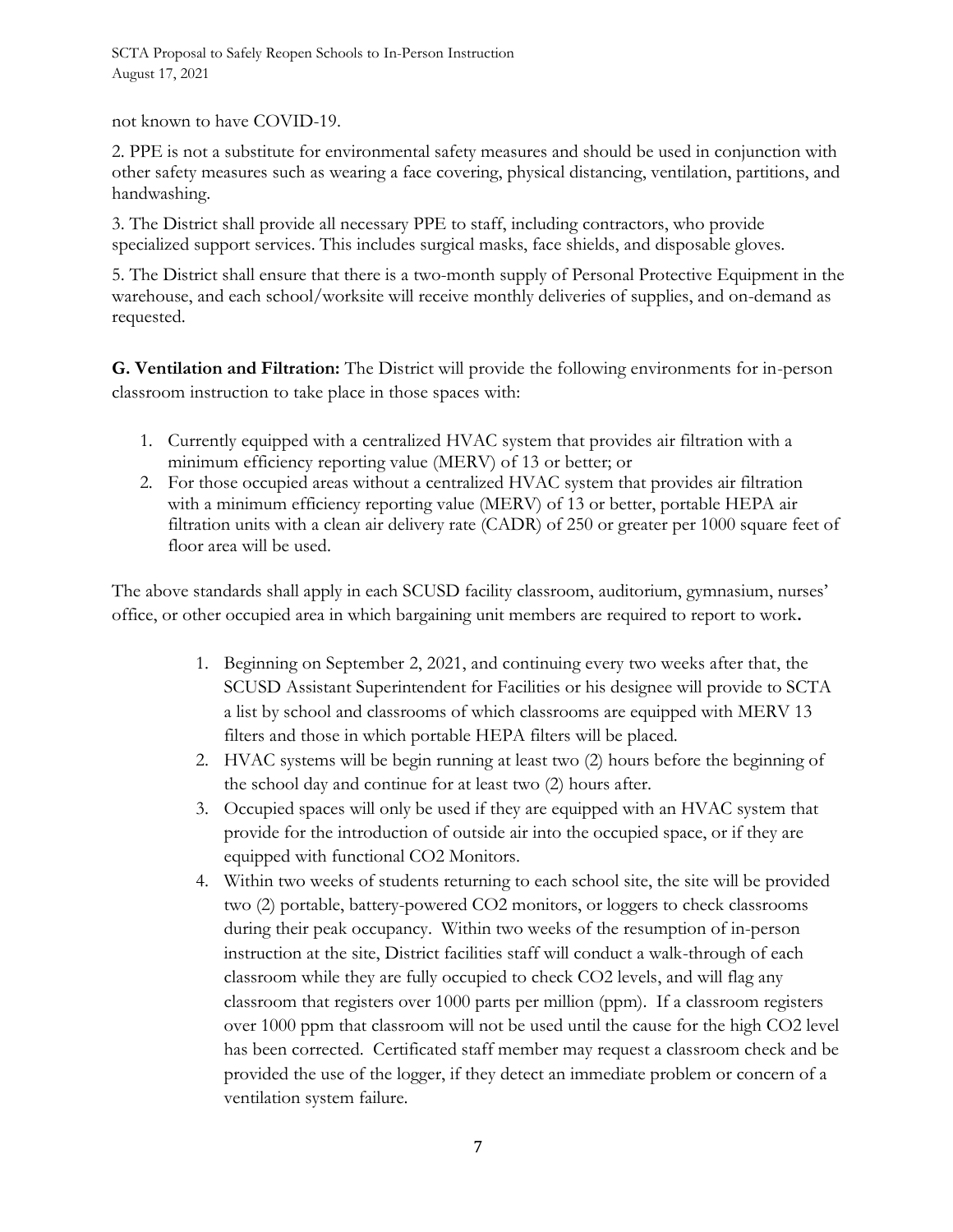- 5. Effective September 2, 2021, the District will work with qualified vendors to engineer and install CO2 monitors in rooms that lack compatible controls with the existing building control system. The District will retain a qualified  $3<sup>rd</sup>$  party technician to complete a TAB report of all units by the end of fall semester 2021. A copy of that report will be provided to SCTA upon completion.
- 6. The District will apply for a grant pursuant to AB 841 to assess District HVAC units, provide general maintenance, adjust ventilation rates, filter replacement, and carbon dioxide monitor installation. If the District receives a grant pursuant to AB 841, the District will have a third-party review each and every HVAC unit in the District to ensure it is running at optimal efficiency.

## **Section VIII: Cleaning and Disinfecting Plans**

In compliance with regulations, guidance, and recommendations from the CDC, CDPH, Cal/OSHA, and SCDPH, the District shall adopt cleaning and disinfecting plans and training programs to prevent the spread of COVID-19. The cleaning and disinfecting plans shall adhere to CDC guidance in the current "Cleaning and Disinfecting your Facility," https://www.cdc.gov/coronavirus/2019 ncov/community/disinfecting-building-facility.html, and to CDPH cleaning and disinfecting guidance in the current "COVID-19 and Reopening In-Person Instruction Framework & Public Health Guidance for K-12 Schools in California, 2020-2021 School Year". The District's cleaning and disinfecting plans shall be as set forth in the SCUSD "Return to Health: Health and Safety Plan During COVID-19" (dated August 5, 2021) and will be available for all staff and families to review.

When choosing disinfection products, the District will use those products approved for use against COVID-19 on the Environmental Protection Agency (EPA)- approved list "N" and follow product instructions. To reduce the risk of asthma and other health effects related to disinfection, The District should select disinfectant products on list N with asthma-safer ingredients (hydrogen peroxide, citric acid or lactic acid) as recommended by the US EPA Design for Environment program. The District will avoid products that contain peroxyacetic (peracetic) acid, sodium hypochlorite (bleach) or quaternary ammonium compounds, which can cause asthmatic attacks per [CDPH Industry Guidance.](https://www.cdph.ca.gov/Programs/CID/DCDC/CDPH%20Document%20Library/COVID-19/Consolidated_Schools_Guidance.pdf)

# **Section XI COVID-19 Prevention Program (CPP)**

Before a school site is reopened, parents and guardians of children attending school at the site will be notified in writing of the physical distancing, face covering, health screening, and other COVID-19 health and safety requirements for persons at each school site. Signage will be conspicuously posted at all entrances describing such requirements.

The sites with support from Central Office shall implement and monitor the CPP each day, fixing problems when they arise. The CPP shall contain all required elements as mandated by Cal-OSHA.

#### **Section X Staff and Staff with Dependents and Other Circumstances Related to Return to In-Person Instruction.**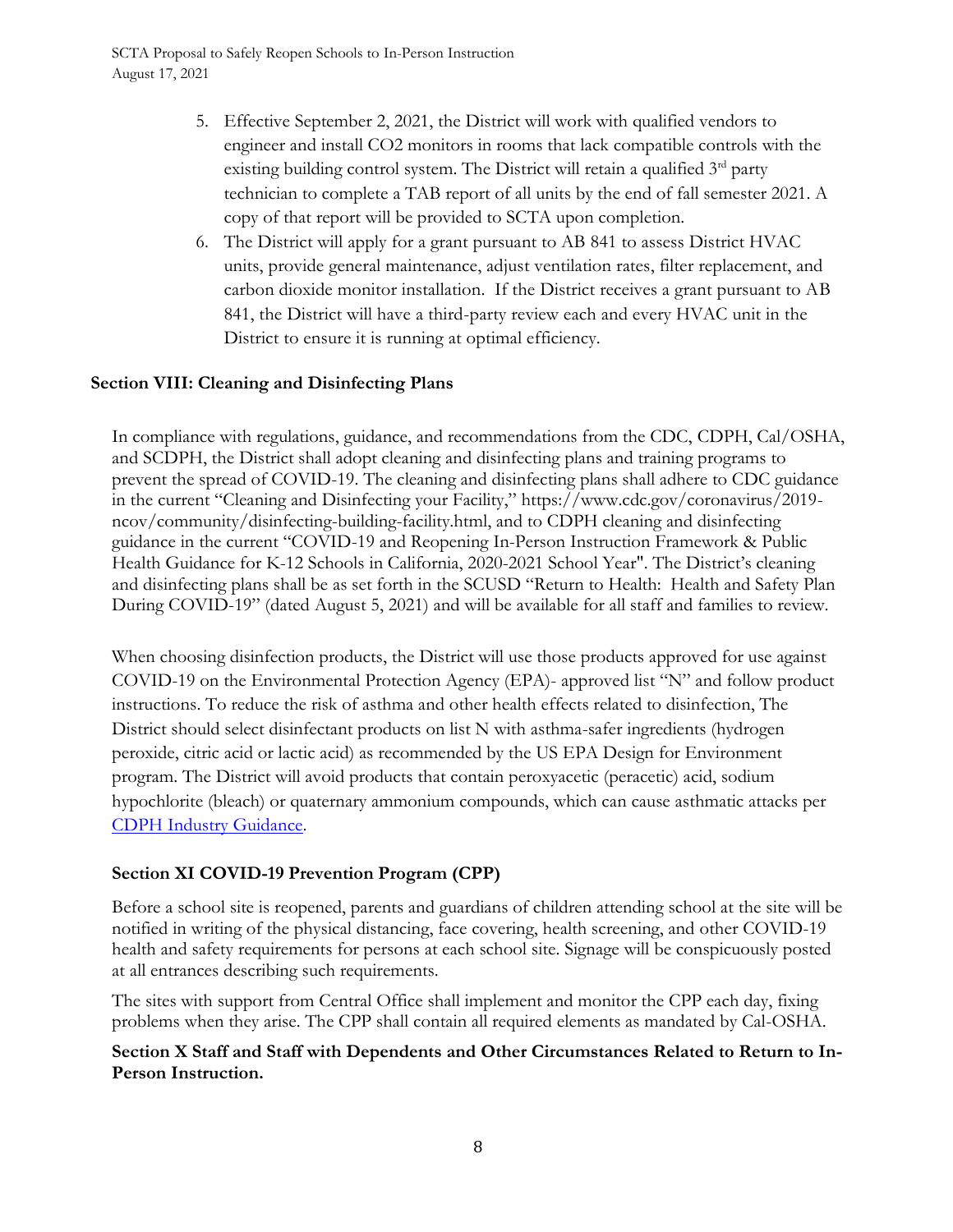Employees who have a pre-existing medical condition may request an accommodation through the established interactive process pursuant to District Administrative Regulation 4032.

For those staff who have primary caregiver responsibility for a family member who has a serious health condition confirmed by their health care provider, the District will allow staff to continue to work remotely if the unit member can meet the essential functions of their position as determined through the interactive process with the Risk Management. If the District has a concern about a written recommendation from a health provider, consistent with past practice, SCUSD's Risk Management can follow up with bargaining unit member's health provider. The parties further agree that this accommodation for staff to work remotely applies only for the duration of this agreement.

Requests for such accommodations will be considered on a case-by-case basis and only with supporting medical documentation from their medical provider. Individuals who have submitted requests for accommodation through the interactive process may be determined to qualify for a remote work assignment accommodation for the reopening of schools in-person concurrent model.

Accommodations may include, but are not limited to: the provision of personal protective equipment (PPE), heightened social distancing protocols, and remote working. If the unit member is unable to accept any accommodations, all unit members will be granted any and all available leaves under the CBA or state and federal leaves for which they qualify (e.g. permissive, FMLA).

In addition, the District recognizes that for many staff, the pandemic has created significant child care issues. In an effort to provide some support, the District will create five regional child-care centers for staff throughout the District.

## **Section XI Instructional Model**

#### A. **Traditional In-Person Instruction:**

- 1. The parties will implement a traditional, in-person instructional model.
- 2. [Need to discuss how instruction will be provided when students have to be quarantined.]

## B. **Independent Study (traditional):**

1. The District shall maintain traditional Independent Study options to students in compliance with AB 130, and subject to negotiations with SCTA.

- C. The District shall also provide a non-concurrent Independent Study/Distance Learning Only option to students.
	- a. The Independent Study options shall include the following provisions: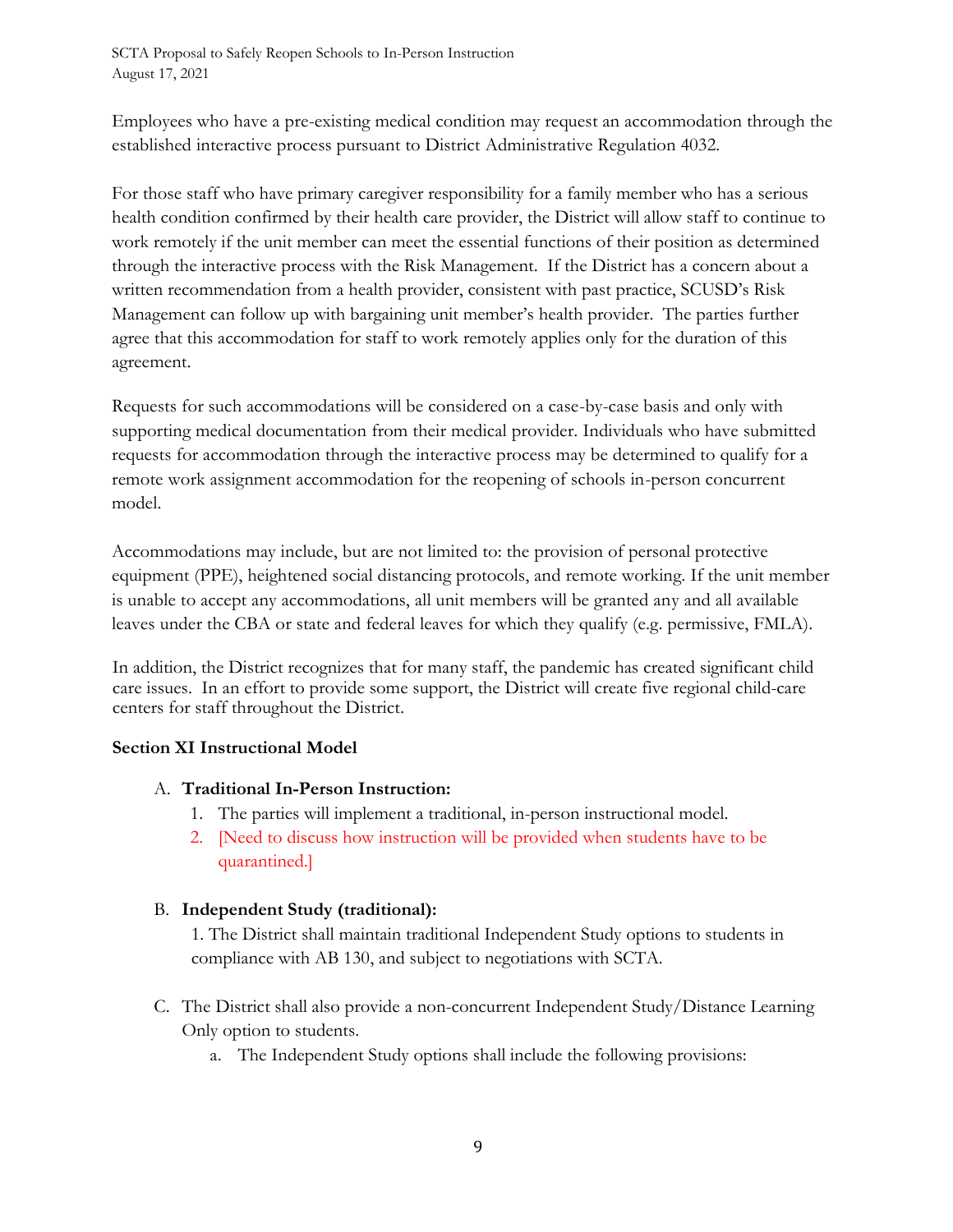i. **Right to Return to home school.** Students and staff will be allowed to return to their home school when they return to in-person learning.

**Additional items to negotiate include:** 

- ii. **Maintenance of Staff at Home School**
- iii. **Additional Support Staff to support the Independent Study Programs**
- iv. **Additional Staff to Secure Parental Consent for Independent Study**
- v. **Additional Staff to Complete Student IEPs**
- vi. **Cap City Staffing**

**Section XII Professional Development including Mandatory Implicit Bias Training Prior to the Commencement of In-person Instruction**.

- A. The parties agree to the 2021-2022 Teacher Work Year (G1) Calendar ("Calendar") which is Exhibit A, attached hereto. The additional calendars will be modified to reflect the changes contained, herein, and are attached in Exhibit B.
- B. The 2021-2022 Calendar includes two (2) additional mandatory Professional Development days for all members scheduled for August 31, 2021 and September 1, 2021, as provided on Exhibit A. Staff members at New Joseph Bonnheim Elementary School and New Tech High School on alternative school year calendars will also attend the Professional development trainings, on days determined through the Liaison Committee at each school.
- C. The two (2) Professional Development days will be added to teachers' compensation and salary schedules, as an extension to the Calendar from 181 days to 183 days for 2021-2022 and meets the employees' CalSTRS pension credit and obligations. Two additional paid days will also be added to those bargaining unit employees who work a calendar other than the current 181-day calendar.
- D. The two (2) days of Professional Development will follow the outline/agenda which is attached as Appendix A.
- E. In addition, the SCTA Equity Committee, along with a representative of the Black Parallel School Board, will meet with Dr. Nancy Dome of EPOCH Education and representatives from the District to reach agreement on the development of additional trainings throughout the remainder of the school year to continue this important work. Additional training, including content and scheduling, shall be subject to mutual agreement between SCTA and SCUSD.

**Section XIII: Non-precedent setting**: This agreement is non-precedent setting.

**Section XIV. Indemnity Clause:** This agreement will be enforced through the parties' collective bargaining agreement, including but not limited to, Article 4, Grievance and Arbitration Procedure. Because of SCUSD's repeated refusal to abide by signed, written agreements with SCTA, and in order to provide guarantees of its intention to abide by this MOU, the District agrees that if it found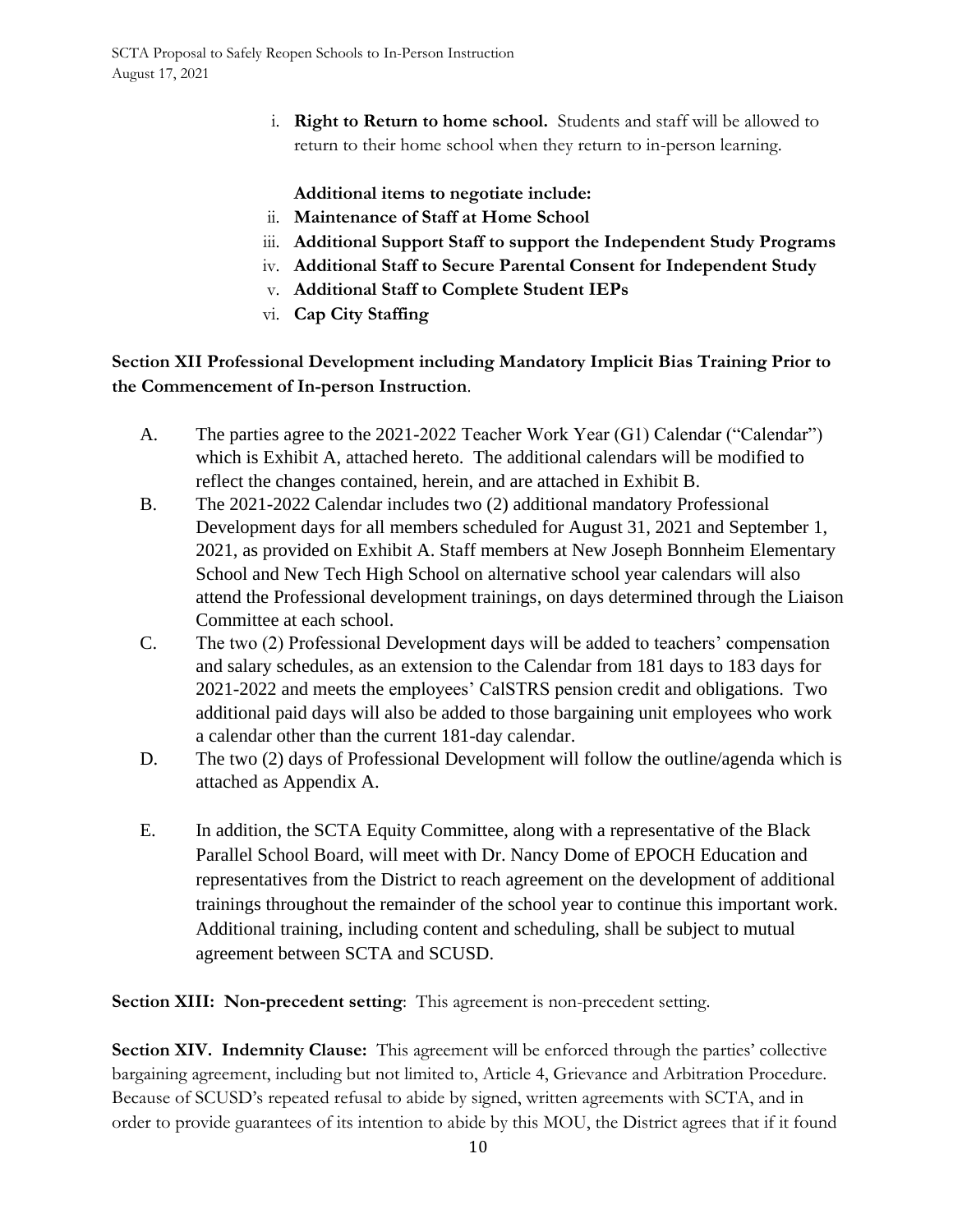to be in violation of this agreement by the California Public Employment Relations Board (PERB) or a labor arbitrator as set forth in Article 4 of the parties' collective bargaining agreement, the District shall indemnify SCTA in the amount of \$250,000 for each infraction. An arbitrator will also be empowered to award additional punitive damages against the District.

**Section XVII: Expiration Date**: This Agreement shall expire in full without precedent on the last day of the 2021-2022 traditional school year, unless extended by mutual written agreement.

*Because the Employer has unlawfully not fully shared its reopening plans, safety plans, and instructional plans, the Union reserves the right to amend, modify or otherwise change this proposal at any during this negotiation process.*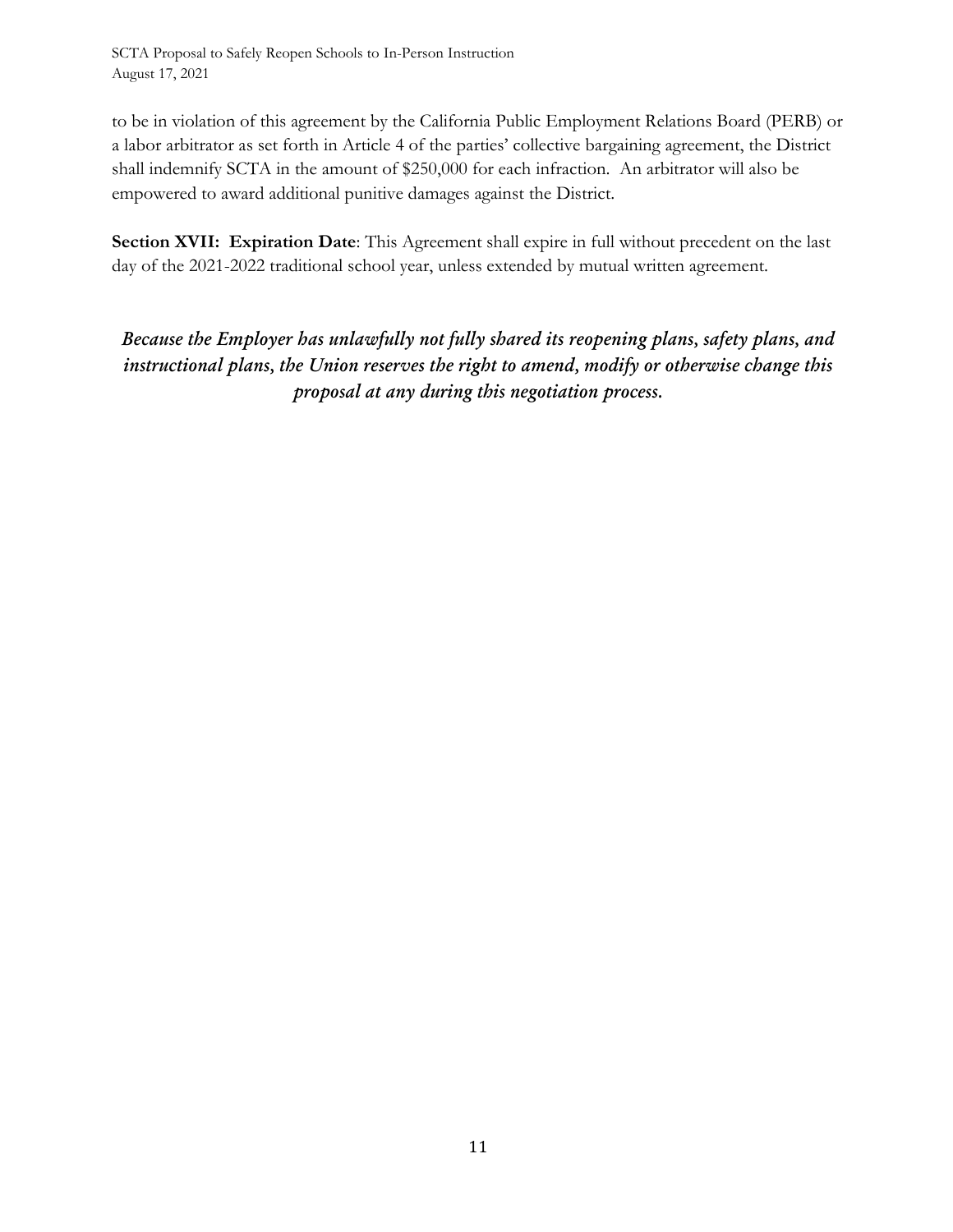# **SCUSD/ SCTA Equity Professional Learning**

SCTA Equity Team Email Address: [HumanRights@saccityta.com](mailto:HumanRights@saccityta.com)

August 31, 2021 & September 1, 2021 8:00 - 2:30 pm

Join Zoom Meeting

Liaisons

Facilitators: SCTA Equity Team and Board

# **TOPICS:**

- **Introductions and Welcoming**
- **Community Partnerships**
- **Anti-Racist Teaching**
- **Federal, State, District Compliance regarding special populations**
- **Supports for our educators and youth**

## **SCHEDULE: 6 hours**

| <b>TIME</b>   | <b>MINUT</b> | <b>ACTIVITY &amp; NOTES</b>                                        |
|---------------|--------------|--------------------------------------------------------------------|
|               | ES           |                                                                    |
| $8:00 - 8:30$ | 30           | Introductions, Norms, Welcoming Rituals                            |
|               |              |                                                                    |
|               |              | Land Acknowledgement: NEA Representative Assembly                  |
|               |              | delegates passed a resolution in 2019 that the association, at the |
|               |              | opening of every NEA event, will "acknowledge the native           |
|               |              | people of whom this land originated" and use traditional Tribal    |
|               |              | Land names. In Canada and the United States, there is a long,      |
|               |              | dire history of colonization that has affected indigenous peoples  |
|               |              | in many ways. That's why Native Land Digital, a nonprofit          |
|               |              | group, has released a teacher's guide with detailed instructions   |
|               |              | on how to use Native Land, as well as exercises for use by         |
|               |              | teachers of different levels. The group has also released an app   |
|               |              | that lets users know where Native Lands are located.               |
|               |              | Declaration of Self: Name, Pronouns, What you bring                |
|               |              | Agreement on Meeting Norms                                         |
|               |              | Brave and Protected Space<br>$\circ$                               |
|               |              | Growth and Discomfort<br>$\circ$                                   |
|               |              | Centering our Work on the "Why"<br>$\bigcirc$                      |
|               |              | CTA Social Justice Statement: We, as educators, have a             |
|               |              | responsibility for the collective good of students, members,       |
|               |              | community and society while ensuring human and civil rights        |
|               |              | for all. Social justice is a commitment to equity and fairness in  |
|               |              | treatment and access to opportunities and resources for            |
|               |              | everyone, recognizing that equality is not necessarily equitable.  |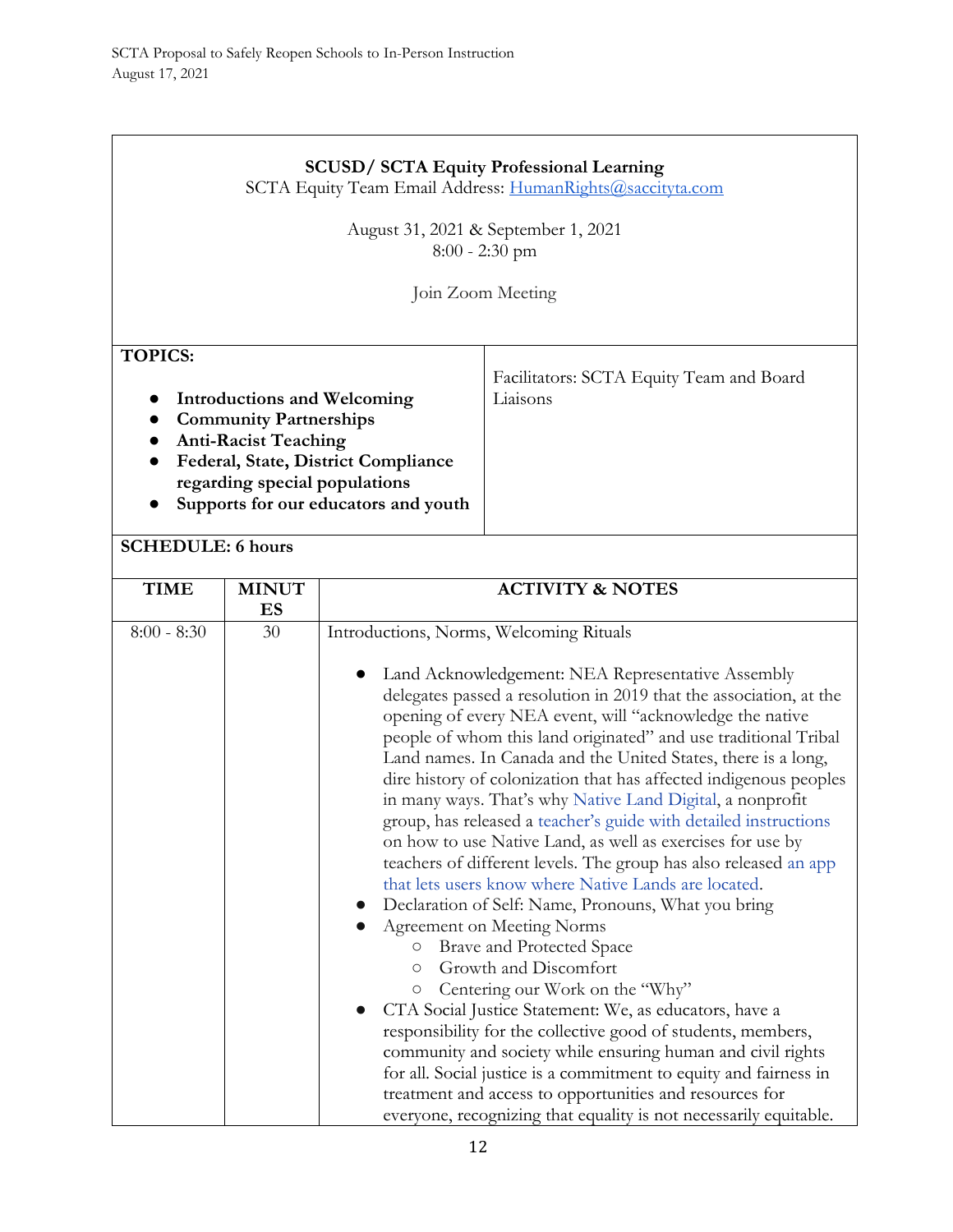| and institutional forms of oppression such racism, sexism,<br>classism, linguicism, ableism, ageism, heterosexism, gender bias,<br>religious bias, xenophobia, and other "isms" and biases.<br>Welcoming Message from Sacramento Community Organizations:<br>$8:30 - 9:00$<br>30<br><b>Black Parallel School Board</b><br>Gender Health Center<br>The LGBT Center<br>La Familia<br>105<br>The two (2) days of Professional Development will follow the outline:<br>$9:00 - 11:45$<br>Day 1 (August 31, 2021)<br>1. Land Acknowledgement: NEA Representative Assembly<br>delegates passed a resolution in 2019 that the association, at the<br>opening of every NEA event, will "acknowledge the native |
|--------------------------------------------------------------------------------------------------------------------------------------------------------------------------------------------------------------------------------------------------------------------------------------------------------------------------------------------------------------------------------------------------------------------------------------------------------------------------------------------------------------------------------------------------------------------------------------------------------------------------------------------------------------------------------------------------------|
|                                                                                                                                                                                                                                                                                                                                                                                                                                                                                                                                                                                                                                                                                                        |
|                                                                                                                                                                                                                                                                                                                                                                                                                                                                                                                                                                                                                                                                                                        |
|                                                                                                                                                                                                                                                                                                                                                                                                                                                                                                                                                                                                                                                                                                        |
|                                                                                                                                                                                                                                                                                                                                                                                                                                                                                                                                                                                                                                                                                                        |
|                                                                                                                                                                                                                                                                                                                                                                                                                                                                                                                                                                                                                                                                                                        |
|                                                                                                                                                                                                                                                                                                                                                                                                                                                                                                                                                                                                                                                                                                        |
|                                                                                                                                                                                                                                                                                                                                                                                                                                                                                                                                                                                                                                                                                                        |
|                                                                                                                                                                                                                                                                                                                                                                                                                                                                                                                                                                                                                                                                                                        |
|                                                                                                                                                                                                                                                                                                                                                                                                                                                                                                                                                                                                                                                                                                        |
|                                                                                                                                                                                                                                                                                                                                                                                                                                                                                                                                                                                                                                                                                                        |
|                                                                                                                                                                                                                                                                                                                                                                                                                                                                                                                                                                                                                                                                                                        |
|                                                                                                                                                                                                                                                                                                                                                                                                                                                                                                                                                                                                                                                                                                        |
|                                                                                                                                                                                                                                                                                                                                                                                                                                                                                                                                                                                                                                                                                                        |
|                                                                                                                                                                                                                                                                                                                                                                                                                                                                                                                                                                                                                                                                                                        |
|                                                                                                                                                                                                                                                                                                                                                                                                                                                                                                                                                                                                                                                                                                        |
| people of whom this land originated" and use traditional Tribal                                                                                                                                                                                                                                                                                                                                                                                                                                                                                                                                                                                                                                        |
| Land names. In Canada and the United States, there is a long,                                                                                                                                                                                                                                                                                                                                                                                                                                                                                                                                                                                                                                          |
| dire history of colonization that has affected indigenous peoples                                                                                                                                                                                                                                                                                                                                                                                                                                                                                                                                                                                                                                      |
| in many ways. That's why Native Land Digital, a nonprofit                                                                                                                                                                                                                                                                                                                                                                                                                                                                                                                                                                                                                                              |
| group, has released a teacher's guide with detailed instructions                                                                                                                                                                                                                                                                                                                                                                                                                                                                                                                                                                                                                                       |
| on how to use Native Land, as well as exercises for use by                                                                                                                                                                                                                                                                                                                                                                                                                                                                                                                                                                                                                                             |
| teachers of different levels. The group has also released an app                                                                                                                                                                                                                                                                                                                                                                                                                                                                                                                                                                                                                                       |
| that lets users know where Native Lands are located.                                                                                                                                                                                                                                                                                                                                                                                                                                                                                                                                                                                                                                                   |
| 2. Community Agreements                                                                                                                                                                                                                                                                                                                                                                                                                                                                                                                                                                                                                                                                                |
| 3. The journey of one school towards anti-racist teaching:                                                                                                                                                                                                                                                                                                                                                                                                                                                                                                                                                                                                                                             |
| Washington Elementary, a Case Study                                                                                                                                                                                                                                                                                                                                                                                                                                                                                                                                                                                                                                                                    |
| 4. Panel from Washington Elementary                                                                                                                                                                                                                                                                                                                                                                                                                                                                                                                                                                                                                                                                    |
| Reading and Reflection<br>5.                                                                                                                                                                                                                                                                                                                                                                                                                                                                                                                                                                                                                                                                           |
| Article on <i>Characteristics</i> of white supremacy culture by<br>a.                                                                                                                                                                                                                                                                                                                                                                                                                                                                                                                                                                                                                                  |
| Tema Okun.                                                                                                                                                                                                                                                                                                                                                                                                                                                                                                                                                                                                                                                                                             |
| b. A presentation on WSC Characteristics Melanie Bean                                                                                                                                                                                                                                                                                                                                                                                                                                                                                                                                                                                                                                                  |
| worked on that could be used with staff.                                                                                                                                                                                                                                                                                                                                                                                                                                                                                                                                                                                                                                                               |
| Gholdy Muhammad "5 pursuits": where does identity,<br>c.                                                                                                                                                                                                                                                                                                                                                                                                                                                                                                                                                                                                                                               |
| skills, intellect, criticality, joy show up in our teaching?                                                                                                                                                                                                                                                                                                                                                                                                                                                                                                                                                                                                                                           |
| The HILL model Equity framework<br>d.                                                                                                                                                                                                                                                                                                                                                                                                                                                                                                                                                                                                                                                                  |
| Time to reflect— where are those in our school cultures<br>e.                                                                                                                                                                                                                                                                                                                                                                                                                                                                                                                                                                                                                                          |
| and Affinity Group work.                                                                                                                                                                                                                                                                                                                                                                                                                                                                                                                                                                                                                                                                               |
|                                                                                                                                                                                                                                                                                                                                                                                                                                                                                                                                                                                                                                                                                                        |
| Day 2 (September 1, 2021)                                                                                                                                                                                                                                                                                                                                                                                                                                                                                                                                                                                                                                                                              |
| 1. Land Acknowledgement: NEA Representative Assembly                                                                                                                                                                                                                                                                                                                                                                                                                                                                                                                                                                                                                                                   |
| delegates passed a resolution in 2019 that the association, at the                                                                                                                                                                                                                                                                                                                                                                                                                                                                                                                                                                                                                                     |
| opening of every NEA event, will "acknowledge the native                                                                                                                                                                                                                                                                                                                                                                                                                                                                                                                                                                                                                                               |
| people of whom this land originated" and use traditional Tribal                                                                                                                                                                                                                                                                                                                                                                                                                                                                                                                                                                                                                                        |
| Land names. In Canada and the United States, there is a long,                                                                                                                                                                                                                                                                                                                                                                                                                                                                                                                                                                                                                                          |
| dire history of colonization that has affected indigenous peoples                                                                                                                                                                                                                                                                                                                                                                                                                                                                                                                                                                                                                                      |